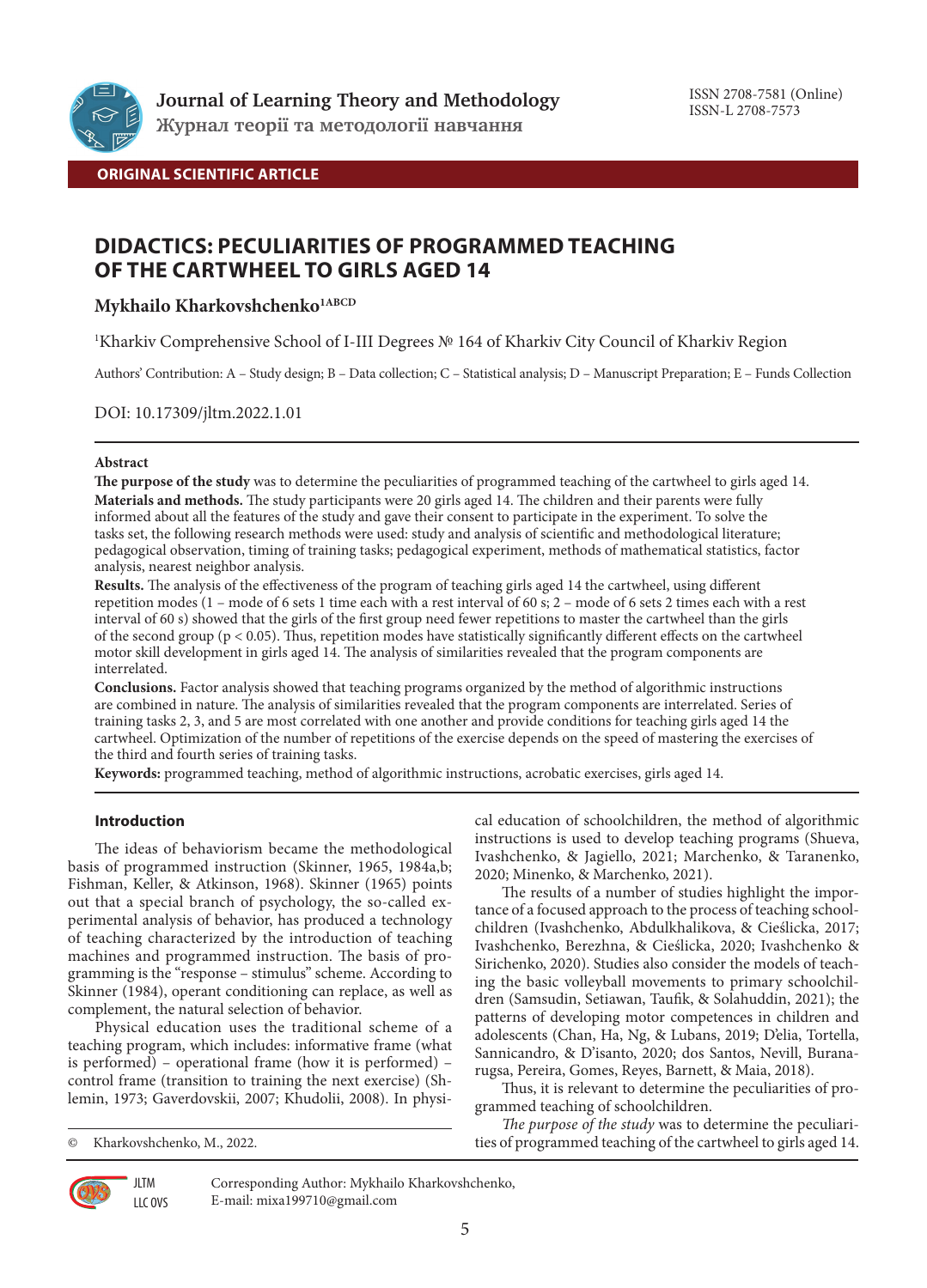#### **Materials and methods**

#### *Study participants*

The study participants were 20 girls aged 14. The children and their parents were fully informed about all the features of the study and gave their consent to participate in the experiment.

#### *Organization of the study*

To solve the tasks set, the following research methods were used: study and analysis of scientific and methodological literature; pedagogical observation, timing of training tasks; pedagogical experiment, methods of mathematical statistics, factor analysis, nearest neighbor analysis.

The pedagogical experiment examined the influence of 6 and 12 repetitions with a 60-second rest interval during a physical education class on the number of repetitions of training tasks to the 100% level of proficiency. In the first group  $(n = 10)$ , the girls repeated the tasks 6 sets 1 time each with a rest interval of 60 s, in the second group  $(n = 10)$  – 6 sets 2 times each with a rest interval of 60 s.

During teaching, the method of algorithmic instructions was used (Shlemin, 1973). The program of teaching the cartwheel included the training tasks given in Table 1. It was developed based on the data of Shlemin (1973), Khudolii (2008). The next exercise started on condition of correct performance of the previous exercise on three consecutive attempts. The number of repetitions required for correct performance on three consecutive attempts was recorded.

#### *Statistical analysis*

The study materials were processed using the IBM SPSS 20 statistical analysis program. Factor analysis and nearest neighbor analysis were used.

The study protocol was approved by the Ethical Committee of the University. In addition, the children and their parents or legal guardians were fully informed about all the features of the study, and a signed informed consent document was obtained from all the parents.

### **Results**

The analysis of the effectiveness of the program of teaching girls aged 14 the cartwheel, using different repetition modes (1 – mode of 6 sets 1 time each with a rest interval of 60 s; 2 – mode of 6 sets 2 times each with a rest interval of 60 s) showed that the girls of the first group need fewer rep-

| Table 1. Program of teaching the cartwheel to girls aged 14 (Shlemin, 1973, Khudolii, 2008) |  |  |  |
|---------------------------------------------------------------------------------------------|--|--|--|
|---------------------------------------------------------------------------------------------|--|--|--|

| <b>Informative frame</b>                                                                                                                                                                               | <b>Operational frame</b>                                                                                             | Control frame (transition to                                                            |
|--------------------------------------------------------------------------------------------------------------------------------------------------------------------------------------------------------|----------------------------------------------------------------------------------------------------------------------|-----------------------------------------------------------------------------------------|
| (what is performed)                                                                                                                                                                                    | (how it is performed)                                                                                                | training the next exercise)                                                             |
|                                                                                                                                                                                                        | The first series of training tasks - exercises to develop motor abilities                                            |                                                                                         |
| From normal standing position, lean forward, touch<br>the floor with the hands and, moving the hands<br>forward on the floor, adopt a push-up position, return<br>to starting position in the same way | When performing the exercise, do not bend<br>the knees                                                               | If the student performs three times<br>in 10 seconds, proceed to the next<br>exercise   |
| Perform push-ups as quickly as possible (5 times in<br>$3-4s$                                                                                                                                          | Perform the exercise as quickly as possible,<br>maintaining a gymnastic style                                        | If the student performs the<br>exercise in 3-4 seconds, proceed to<br>the next exercise |
|                                                                                                                                                                                                        | The second series of training tasks - exercises to master starting and ending positions                              |                                                                                         |
| From standing position with raised arms, step forward<br>and perform a switch leg handstand with assistance                                                                                            | Switch leg handstand                                                                                                 | Correct performance on 3<br>consecutive attempts                                        |
| Handstand with legs apart with assistance                                                                                                                                                              | Switch leg handstand, maintaining balance Correct performance on 3<br>for 3-4 seconds                                | consecutive attempts                                                                    |
|                                                                                                                                                                                                        | The third series of training tasks - actions without which it is impossible to perform the target exercise           |                                                                                         |
| Standing on hands with legs apart with assistance, shift<br>the body weight from one hand to the other                                                                                                 | Perform everything only with assistance                                                                              | Correct performance on 3<br>consecutive attempts                                        |
|                                                                                                                                                                                                        | The fourth series of training tasks - teaching the ability to assess movements in space, by time and muscular effort |                                                                                         |
| Arriving to handstand quickly with assistance                                                                                                                                                          | Pay attention to the technique of<br>performance                                                                     | Correct performance on 3<br>consecutive attempts                                        |
| Arriving to handstand slowly with assistance                                                                                                                                                           | Pay attention to the technique of<br>performance                                                                     | Correct performance on 3<br>consecutive attempts                                        |
|                                                                                                                                                                                                        | The fifth series of training tasks - preliminary exercises                                                           |                                                                                         |
| Arriving to handstand quickly with the wall support                                                                                                                                                    | Maintain balance for 3-4 seconds                                                                                     | Correct performance on 3<br>consecutive attempts                                        |
| Handstand with legs apart with 90-degree rotation<br>with assistance                                                                                                                                   | Perform all exercises for this element only<br>with assistance                                                       | Correct performance on 3<br>consecutive attempts                                        |
|                                                                                                                                                                                                        | The sixth series of training tasks - the entire exercise                                                             |                                                                                         |
| Cartwheel with assistance                                                                                                                                                                              | Pay attention to the technique of<br>performance                                                                     | Correct performance on 3<br>consecutive attempts                                        |
| Cartwheel without assistance                                                                                                                                                                           | Maintain a gymnastic style                                                                                           | Correct performance on 3<br>consecutive attempts                                        |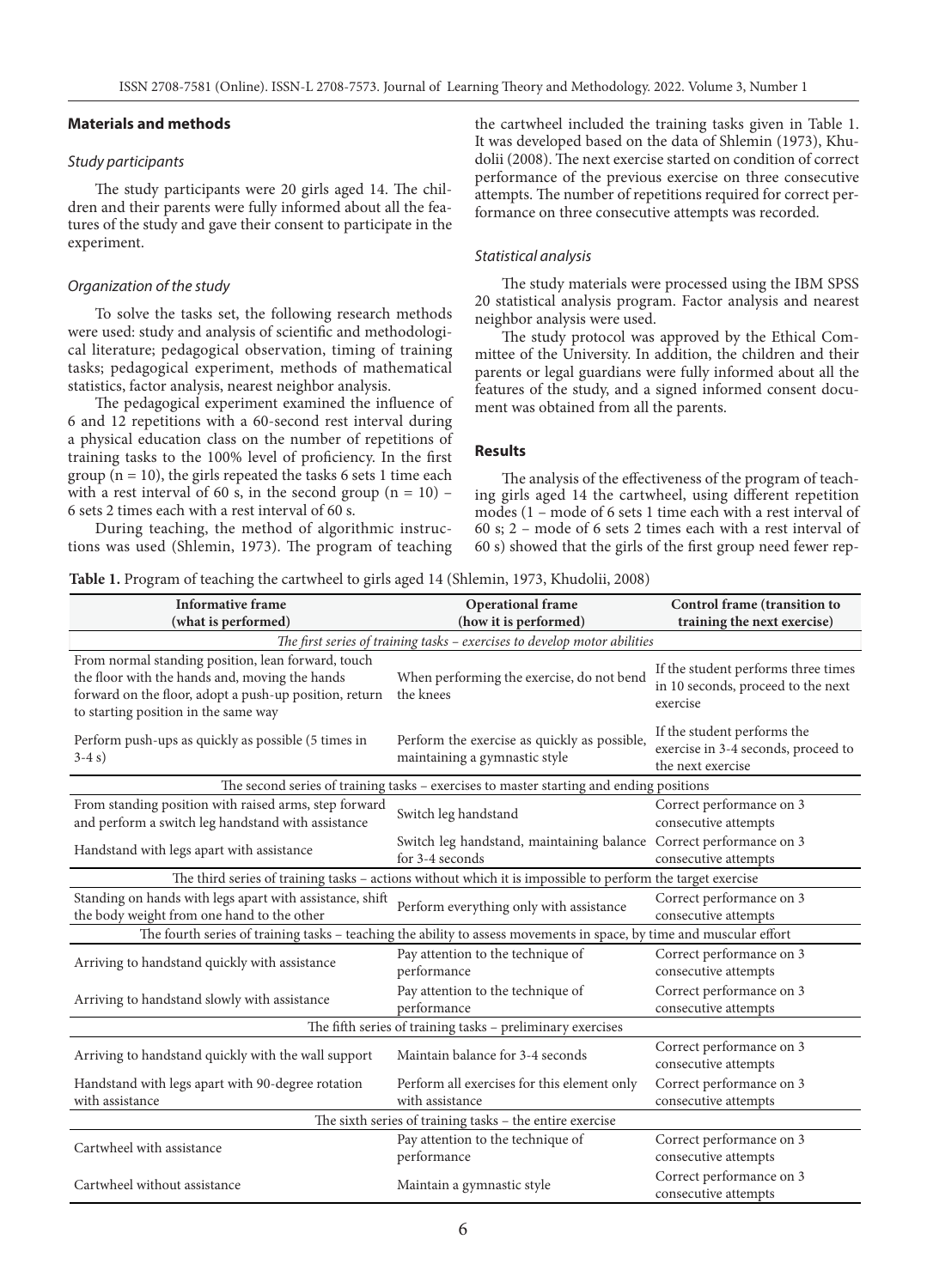|                 |       |             |      |           | t-test for Equality of Means |              |           |            |                         |                   |
|-----------------|-------|-------------|------|-----------|------------------------------|--------------|-----------|------------|-------------------------|-------------------|
| Indicator       | modes | $\mathbf n$ | M    | <b>SD</b> |                              | $\mathbf{D}$ | <b>MD</b> | <b>SED</b> | 95% Confidence Interval | of the Difference |
|                 |       |             |      |           |                              |              |           |            | Lower                   | Upper             |
| Total number of |       | 10          | 37.9 | 3.03      | 8.996                        | 0.000        | $-12.4$   | 1.378      | $-15.295$               | $-9.504$          |
| repetitions     |       | 10          | 50.3 | 3.12      |                              |              |           |            |                         |                   |

**Table 2.** Analysis of the effectiveness of the program of teaching girls aged 14 the cartwheel, using different repetition modes  $(1 - mode of 6 sets 1 time each with a rest interval of 60 s; 2 - mode of 6 sets 2 times each with a rest interval of 60 s)$ 

etitions to master the cartwheel than the girls of the second group ( $p < 0.05$ ). Thus, repetition modes have statistically significantly different effects on the cartwheel motor skill development in girls aged 14 (Table 2).

## *Structural analysis of the program of teaching girls aged 14 the cartwheel (mode of 6 sets 1 time each with a rest interval of 60 s)*

The Bartlett's test indicates the possibility of using factor analysis. The value of KMO characterizes the satisfactory adequacy of the use of factor analysis with this sample (Table 3).

**Table 3.** Evaluation of the Feasibility of Applying Factor Analysis

| <b>KMO and Bartlett's Test</b>                                           |                    |        |  |  |
|--------------------------------------------------------------------------|--------------------|--------|--|--|
| Kaiser-Meyer-Olkin Measure of Sampling<br>0.286<br><b>Adequacy (KMO)</b> |                    |        |  |  |
| Bartlett's Test<br>of Sphericity                                         | Approx. Chi-Square | 24.634 |  |  |
|                                                                          | Df                 | 15     |  |  |
|                                                                          | Sig.               | 0.055  |  |  |

As a result of the analysis, two factors that explain 68.035% of the variation of results were identified (Table 4). The first factor explains 36.184% of the variation of learning outcomes.

**Table 4.** Results of Factor Analysis of the Teaching Program (6 repetitions, rest interval of 60 s). Rotated Component Matrix. Girls Aged 14

|                                                                                       | Component | h <sup>2</sup> |      |
|---------------------------------------------------------------------------------------|-----------|----------------|------|
| Series of training tasks                                                              |           | 2              |      |
| Series I - exercises to develop motor<br>abilities                                    | .209      | .727           | .572 |
| Series II – exercises to master starting<br>and ending positions                      | $-195$    | .921           | .887 |
| Series III – actions without which it is<br>impossible to perform the target exercise | .839      | .466           | .922 |
| Series IV – exercises to master the<br>movement control ability                       | .685      | $-137$         | .488 |
| Series V - preliminary exercises                                                      | $-.570$   | .624           | .714 |
| Series VI – the entire exercise                                                       | $-.704$   |                | .499 |

**Table 5.** Total Variance Explained. Girls Aged 14

|           | <b>Rotation Sums of Squared Loadings</b> |              |  |  |  |
|-----------|------------------------------------------|--------------|--|--|--|
| Component | % of Variance                            | Cumulative % |  |  |  |
|           | 36.184                                   | 36.184       |  |  |  |
|           | 31.851                                   | 68.035       |  |  |  |

The series that are most correlated with the factor are:

- Series 3 actions without which it is impossible to perform the target exercise  $(r = 0.839)$ ,
- Series  $6$  the entire exercise ( $r = -0.704$ ),
- Series 4 exercises to master the movement control ability ( $r = 0.685$ ).

The factor is bipolar and indicates that optimization of the number of repetitions of the exercise depends on the speed of mastering the exercises of the third and fourth series of training tasks. The factor is interpreted as movement control.

The second factor explains 31.851% of the variation of learning outcomes.

The series that are most correlated with the factor are:

- Series 2 exercises to master starting and ending positions  $(r = 0.921)$ ,
- Series 1 exercises to develop motor abilities  $(r = 0.727),$
- Series  $5$  preliminary exercises ( $r = 0.624$ ).
- The factor can be interpreted as basic movements.

The analysis of similarities revealed that the program components are interrelated (Table 4). Series of training tasks 2, 3, and 5 are most correlated with one another and provide conditions for teaching girls aged 14 the cartwheel (Fig. 1).



**Fig. 1.** Results of factor analysis of the teaching program (6 repetitions, rest interval of 60 s)

### *Structural analysis of the program of teaching girls aged 14 the cartwheel (mode of 6 sets 2 times each with a rest interval of 60 s)*

The Bartlett's test indicates the possibility of using factor analysis. The value of KMO characterizes the satisfactory adequacy of the use of factor analysis with this sample (Table 6).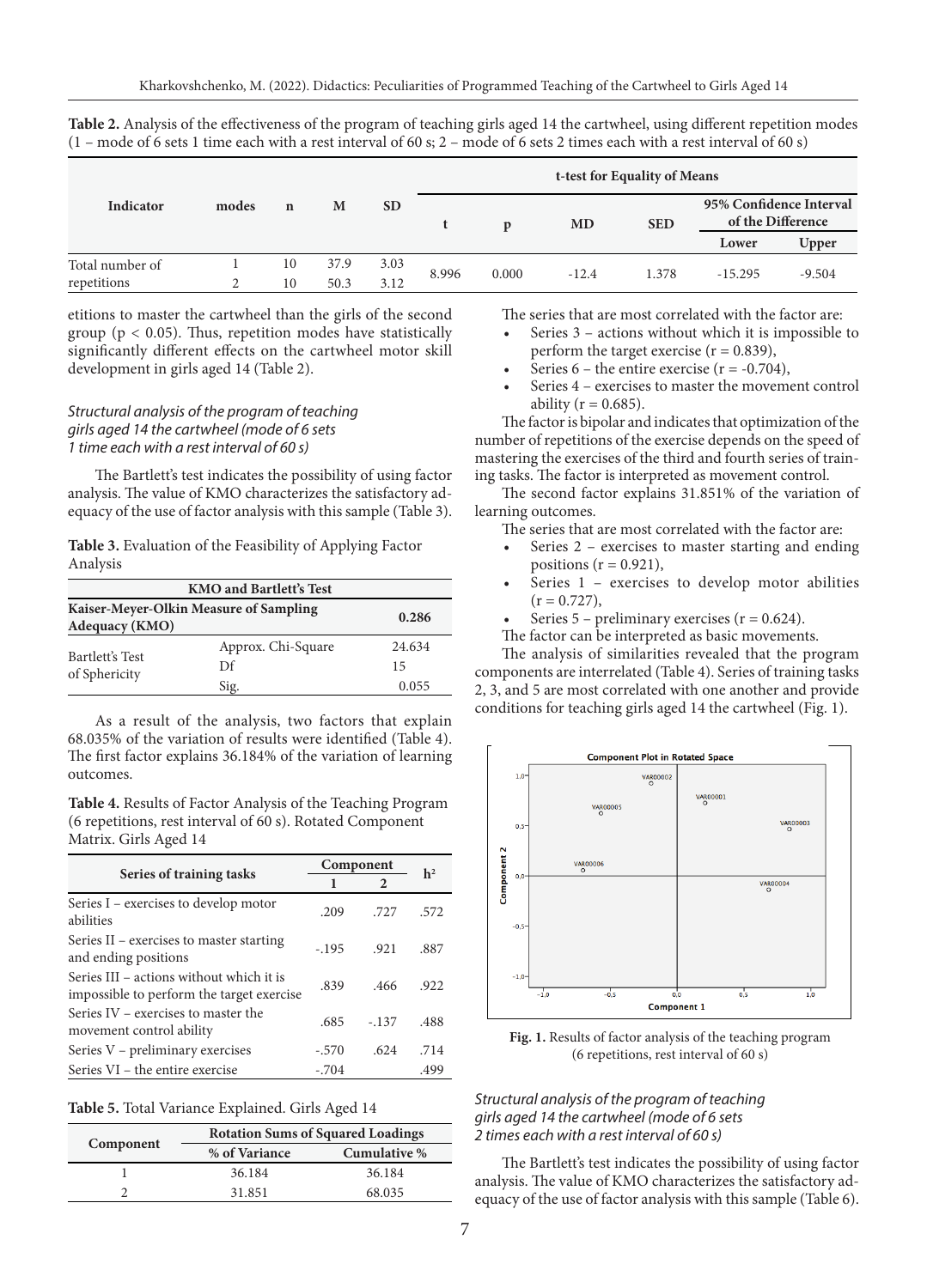**Table 6.** Evaluation of the Feasibility of Applying Factor Analysis. Girls Aged 14

| <b>KMO and Bartlett's Test</b>                                         |                    |        |  |  |
|------------------------------------------------------------------------|--------------------|--------|--|--|
| Kaiser-Meyer-Olkin Measure of Sampling<br>0.5<br><b>Adequacy (KMO)</b> |                    |        |  |  |
|                                                                        | Approx. Chi-Square | 13.306 |  |  |
| Bartlett's Test of<br>Sphericity                                       | Df                 | 15     |  |  |
|                                                                        | Sig.               | .579   |  |  |

**Table 7.** Results of Factor Analysis of the Teaching Program (12 repetitions, rest interval of 60 s). Rotated Component Matrix. Girls Aged 14

|                                                                                          | Component | h <sup>2</sup> |      |
|------------------------------------------------------------------------------------------|-----------|----------------|------|
| Series of training tasks                                                                 | 1         | 2              |      |
| Series I - exercises to develop motor<br>abilities                                       | $-.541$   | .437           | .484 |
| Series II – exercises to master starting<br>and ending positions                         | .813      | $-.148$        | .683 |
| Series III – actions without which it<br>is impossible to perform the target<br>exercise | .270      | -.859          | .811 |
| Series IV – exercises to master the<br>movement control ability                          | .805      |                | .649 |
| Series V - preliminary exercises                                                         | .597      |                | .366 |
| Series VI – the entire exercise                                                          |           | .960           | .926 |

**Table 8.** Total Variance Explained. Girls Aged 14

|           | <b>Rotation Sums of Squared Loadings</b> |              |  |  |  |
|-----------|------------------------------------------|--------------|--|--|--|
| Component | % of Variance                            | Cumulative % |  |  |  |
|           | 42.092                                   | 42.092       |  |  |  |
|           | 23 241                                   | 65.333       |  |  |  |

As a result of the analysis, two factors that explain 65.333% of the variation of results were identified (Table 7).

The first factor explains 42.092% of the variation of learning outcomes.

The series that are most correlated with the factor are:

- Series 2 exercises to master starting and ending positions ( $r = 0.813$ ),
- Series 4 exercises to master the movement control ability ( $r = 0.805$ ),
- Series  $5$  preliminary exercises ( $r = 0.597$ ).

The factor characterizes the use of the following methods: method of separate teaching (series 2), method of immediate information about the exercise performance (series 4), and method of preliminary exercises (series 5). It points to the combined nature of the teaching program.

The second factor explains 23.241% of the variation of learning outcomes.

The series that are most correlated with the factor are:

- Series  $6$  the entire exercise ( $r = 0.960$ ),
- Series 3 actions without which it is impossible to perform the target exercise  $(r = -0.859)$ .

The factor can be interpreted as basic movements. The factor characterizes training tasks that are directly related to the cartwheel technique.

The analysis of similarities revealed that the program components are interrelated (Table 2). The training tasks of series 2, 4, and 5 are combined into one group and provide conditions for teaching girls aged 14 the cartwheel (Fig. 2).



**Fig. 2.** Results of factor analysis of the teaching program (12 repetitions, rest interval of 60 s)

The analysis of implementation of the teaching program under the conditions of two exercise modes, using nearest neighbor analysis showed that the tasks of series 1, 2, and 3 are most connected with one another (Table 9, Fig. 3).

**Table 9.** Analysis Results. Nearest Neighbor Analysis. Girls Aged 14

|          | <b>Case Processing Summary</b> | N  | Percent |
|----------|--------------------------------|----|---------|
| Sample   | Training                       | 17 | 89.5%   |
|          | Holdout                        | 2  | 10.5%   |
| Valid    |                                | 19 | 100.0%  |
| Excluded |                                |    |         |
| Total    |                                | 20 |         |



This chart is a lower-dimensional projection of the predictor space, which contains a total of 6 predictors.

**Fig. 3.** Analysis Results. Nearest Neighbor Analysis. Girls Aged 14

### **Discussion**

Thus, the assumption is made about the impact of different exercise modes on the effectiveness of teaching series of tasks. The study found that factor analysis and nearest neighbor analysis make it possible to substantiate the teaching program and identify the relationship between series of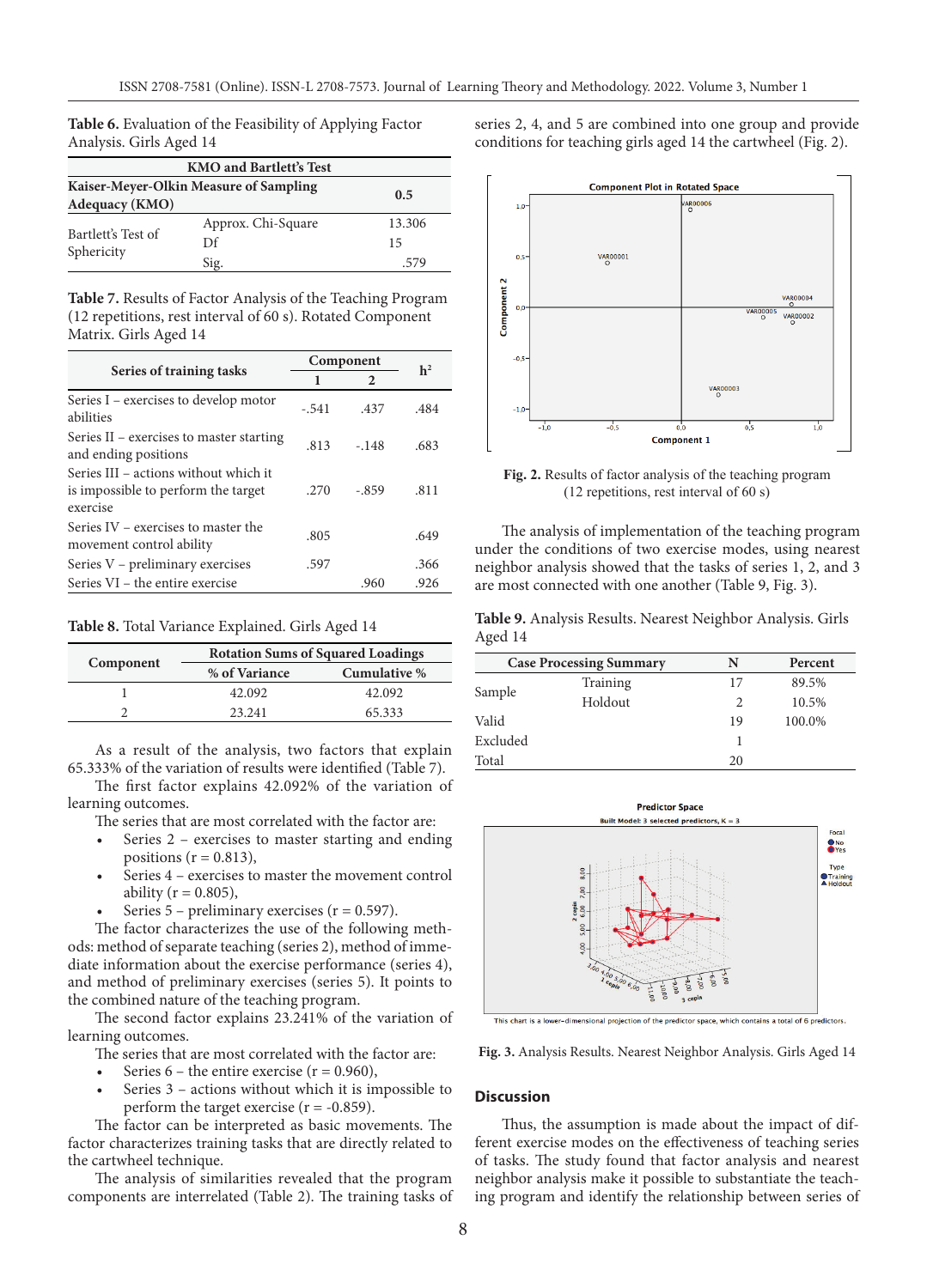training tasks. Factor analysis points to the combined nature of the teaching program.

The obtained data supplement the information about the effectiveness of the method of algorithmic instructions for developing programs of teaching physical exercises to children and adolescents (Shueva, Ivashchenko, & Jagiello, 2021; Marchenko, & Taranenko, 2020; Minenko, & Marchenko, 2021).

The study found that the tasks to master the movements without which it is impossible to perform the entire exercise (series 3) and the movement control ability (series 4) are of particular importance in the process of teaching. The data complement the findings of Shueva, Ivashchenko, and Jagiello (2021) and also confirm the combined nature of the method of algorithmic instructions (Shlemin, 1973; Khudolii, 2008; Ivashchenko, 2016).

Similarly to the research by Ivashchenko and Kapkan (2015), Shueva, Ivashchenko, & Jagiello (2021), the study found that factor analysis and nearest neighbor analysis can be used to substantiate the teaching program, which makes it possible to identify the program structure and the relationship between each factor and the result of teaching series of training tasks.

Thus, programmed teaching such as algorithmic instructions can be considered as a technological process with a given result, which includes methods and techniques of teaching that exist in physical education and aims to develop the motor function of schoolchildren.

## **Conclusions**

Factor analysis showed that teaching programs organized by the method of algorithmic instructions are combined in nature. The analysis of similarities revealed that the program components are interrelated. Series of training tasks 2, 3, and 5 are most correlated with one another and provide conditions for teaching girls aged 14 the cartwheel. Optimization of the number of repetitions of the exercise depends on the speed of mastering the exercises of the third and fourth series of training tasks.

#### **Acknowledgment**

The study was carried out according to the research plan of the Department of Theory and Methodology of Physical Education of H. S. Skovoroda Kharkiv National Pedagogical University within the topic "Theoretical and methodological foundations of modeling the learning process and motor abilities development in children and adolescents" (2013– 2022) (state registration number 0112U002008).

#### **Conflict of interest**

The authors declare that there is no conflict of interest.

### **References**

Skinner, B. F. (1965). The technology of teaching. Proceedings of the Royal Society of London. Series B, Containing papers of a Biological character. *Royal Society (Great Britain), 162*(989), 427-443. https://doi.org/10.1098/rspb.1965.0048

- Skinner, B. F. (1984a). Selection by consequences. *Behavioral and Brain Sciences, 7*(4), 477-481. https://doi.org/10.1017/S0140525X0002673X
- Skinner, B. F. (1984b). Some consequences of selection. *Behavioral and Brain Sciences, 7*(4), 502-510. https://doi.org/10.1017/S0140525X00026984
- Fishman, E. J., Keller, L., & Atkinson, R. C. (1968). Massed versus distributed practice in computerized spelling drills. *Journal of Educational Psychology, 59*(4), 290-296. https://doi.org/10.1037/h0020055
- Shlemin, A.M. (1973). *Iunyi gimnast.* M.: Fizkultura i sport, 376.

Gaverdovskii, Iu.K. (2007). *Obuchenie sportivnym uprazhneniiam. Biomekhanika. Metodologiia. Didaktika*. M.: Fizkultura i sport, 912.

- Khudolii, O.M. (2008). *Osnovy metodyky vykladannia himnastyky: Navch. posibnyk.* U 2-kh tomakh. 4-e vyd., vypr. i dop. Kharkiv: «OVS», T. 1, 408.
- Ivashchenko, O. (2020). Research Program: Modeling of Motor Abilities Development and Teaching of Schoolchildren. *Teorìâ ta Metodika Fìzičnogo Vihovannâ, 20*(1), 32-41. https://doi.org/10.17309/tmfv.2020.1.05
- Shueva, A., Ivashchenko, O., & Jagiello, W. (2021). Motor Skills Development: Peculiarities of Programmed Teaching of Acrobatic Exercises to Girls Aged 15. *Teorìâ ta Metodika Fìzičnogo Vihovannâ, 21*(4), 350-356. https://doi.org/10.17309/tmfv.2021.4.10
- Marchenko, S., & Taranenko, O. (2020). Managing the Effectiveness of Teaching Boys Aged 10 Mawashi-Geri (Roundhouse Kick) Technique in Kyokushin Karate. *Teorìâ ta Metodika Fìzičnogo Vihovannâ, 20*(4), 262-268. https://doi.org/10.17309/tmfv.2020.4.10
- Minenko, Y., & Marchenko, S. (2021). Improvement of the Process of Teaching the Technique Boys Aged 10 Ushiro Geri Kekomi (Back Kick). *Journal of Learning Theory and Methodology, 2*(2), 91-97. https://doi.org/10.17309/jltm.2021.2.06
- Ivashchenko, O., Berezhna, H., & Cieślicka, M. (2020). Motor Skills in the Structure of Physical Fitness of 7-Year-Old Boys. *Journal of Learning Theory and Methodology, 1*(1), 14-19. https://doi.org/10.17309/jltm.2020.1.02
- Ivashchenko, O., & Sirichenko, D. (2020). Structure of Motor Fitness of 7-Year-Old Girls. *Journal of Learning Theory and Methodology, 1*(1), 20-25. https://doi.org/10.17309/jltm.2020.1.03

Ivashchenko, O., Abdulkhalikova, T., & Cieślicka, M. (2017). Effectiveness of Motor Skills Development in 5th-7th Grade Girls at Different Modes of Physical Exercises. *Teorìâ ta Metodika Fìzičnogo Vihovannâ, 17*(4), 201-207. https://doi.org/10.17309/tmfv.2017.4.1205

- Samsudin, S., Setiawan, I., Taufik, M., & Solahuddin, S. (2021). Volleyball Fundamental Movement Learning Model in Primary School. *Teorìâ ta Metodika Fìzičnogo Vihovannâ, 21*(3), 194-199. https://doi.org/10.17309/tmfv.2021.3.02
- Jufrianis, J., Henjilito, R., Hernawan, H., Sukiri, S., Sukur, A., Abidin, D., Karakauki, M., Syed Ali, S., & Pratama, K. (2021). The Effect of Knowledge Level (IQ) and Physical Conditions (Power, Flexibility and Coordination) on Smash Technique Learning Skill in Sepak Takraw. *Teorìâ*